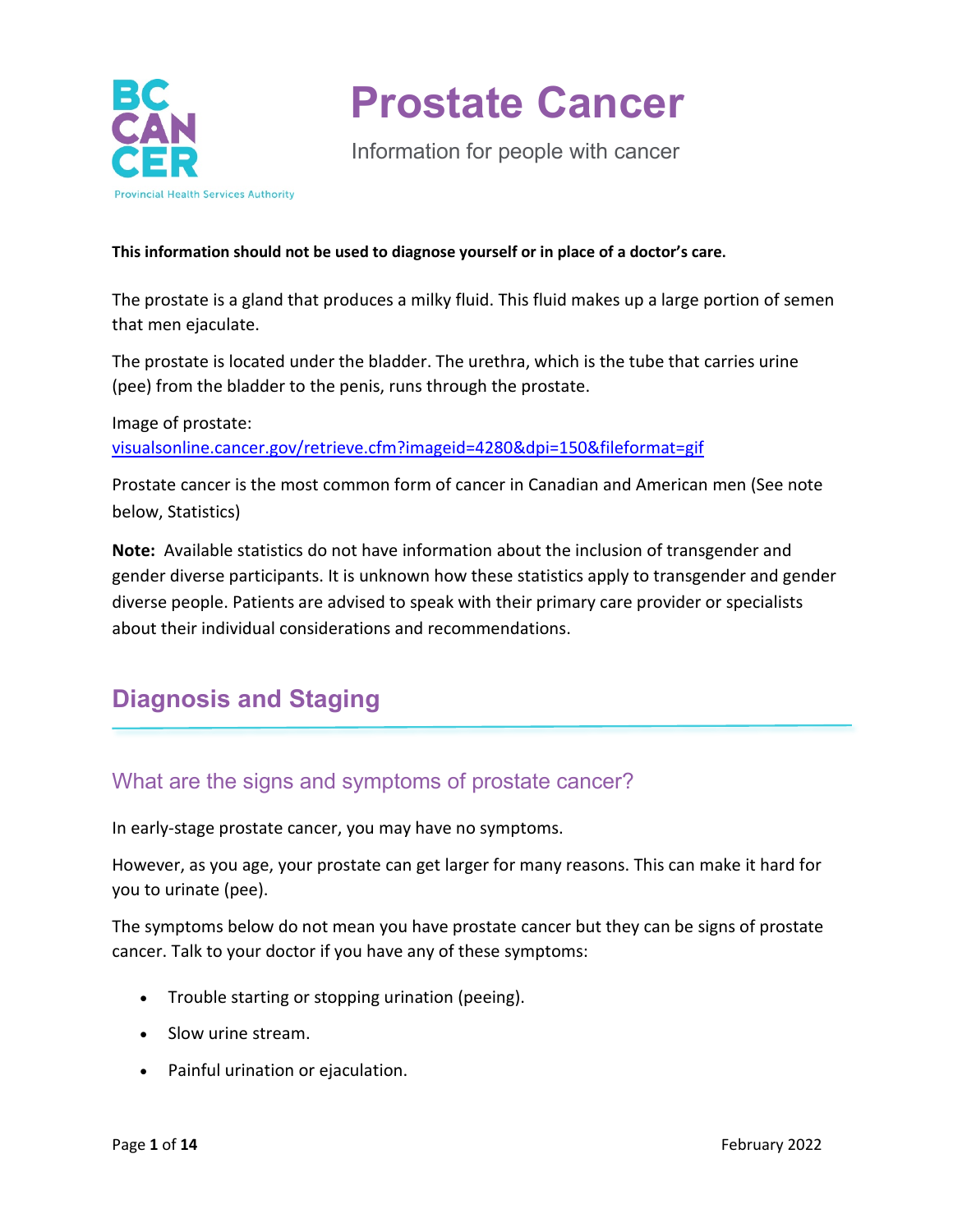

Information for people with cancer

**Provincial Health Services Authority** 

- Dribbling of urine.
- Needing to urinate more than normal for you.
- Blood in your urine or ejaculate (semen).
- Waking up in the middle of the night with a need to urinate.

In advanced-stage prostate cancer, you may have these symptoms:

- Weight loss.
- Fatigue (extreme tiredness).
- Back pain or sciatica-like pain (sudden, "shooting" pain that goes from your lower back and down your leg).
- Swelling in your legs that does not go away.

If you have any signs or symptoms that you are worried about, please talk to your family doctor or nurse practitioner.

### How is prostate cancer diagnosed?

Prostate cancer is usually found during a physical exam by a doctor or nurse practitioner.

Sometimes prostate cancer is found after surgery for an enlarged prostate gland (when your prostate is bigger than normal). Before the surgery, your health care team does not think there is cancer in your prostate. However, cancer is then found after the surgery.

These are tests that can help diagnose prostate cancer:

• **Digital rectal examination (DRE):** a doctor or nurse practitioner puts their finger through your anus (opening to your bum) and into your rectum. Your rectum lies right behind your prostate. This allows the doctor or nurse practitioner to feel for any irregular texture (such as a lump) in your prostate. A lump may be a sign of cancer. Your doctor or nurse practitioner may recommend this exam if you have symptoms of a prostate problem.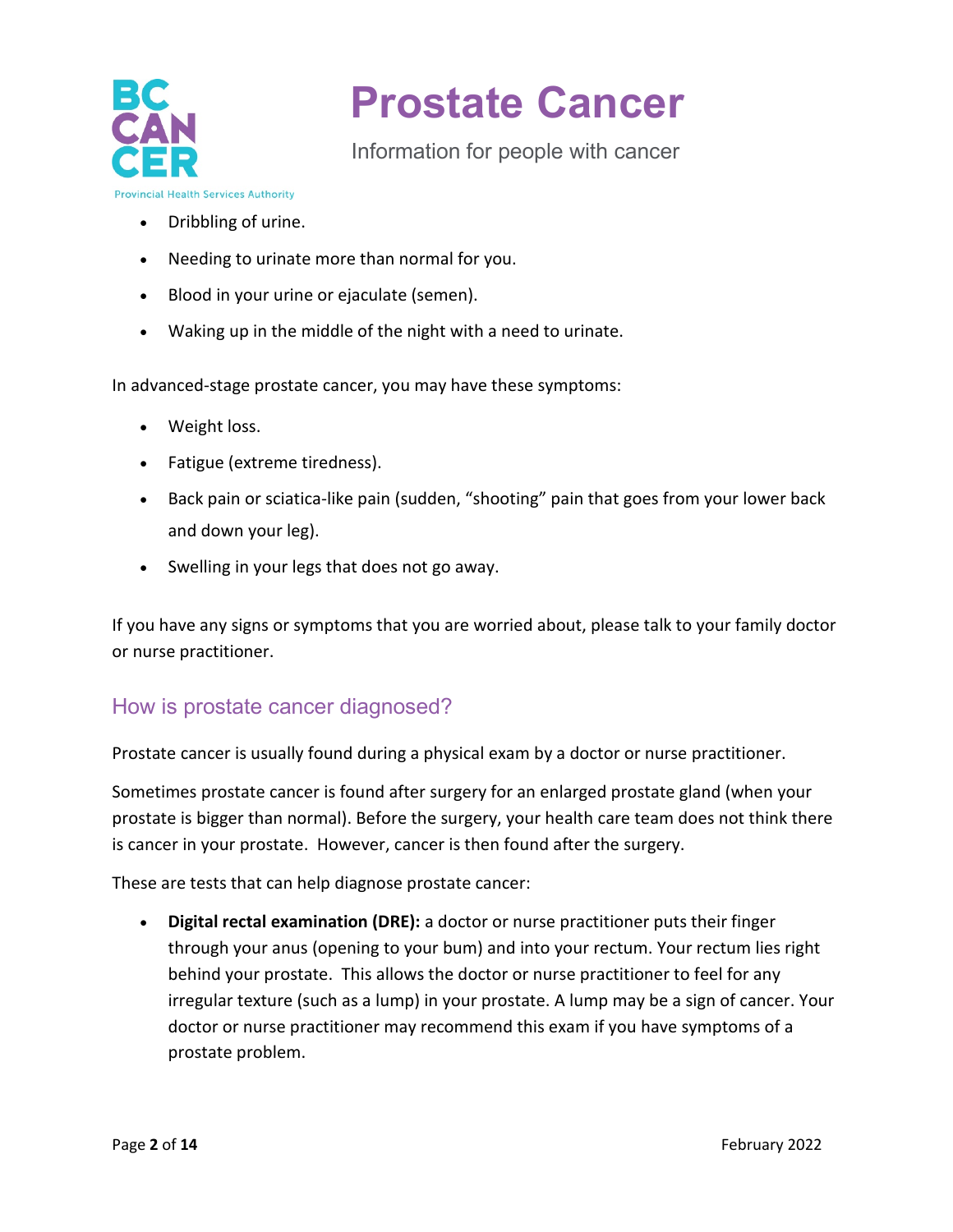

Information for people with cancer

• **PSA blood test:** this measures the amount of Prostate Specific Antigen (PSA) in your blood. Normal levels of PSA are between 4 and 7 ng/mL (nanograms per milliliter). You may need a PSA test if your DRE is suspicious for cancer. If you are over 40 years old, you may want to ask your doctor or nurse practitioner if they recommend you get this test.

If the DRE or PSA blood test is suspicious for cancer, your doctor or nurse practitioner may then refer you to a urologist. A urologist is a doctor who specializes in the urinary system.

- **Transrectal ultrasound (TRUS):** a doctor puts an ultrasound transducer (a probe that uses sound waves to give an image) through your anus into your rectum. This lets the doctor look at your prostate and the tissues around it. An ultrasound is also used during a prostate biopsy to guide the needle that will take small pieces of tissue from your prostate.
- **Biopsy:** a doctor uses an ultrasound transducer to guide a needle to your prostate. The needle will be put into your prostate 10-12 times to take tiny pieces of the prostate. These pieces will be checked for cancer by a specialist (pathologist). Your doctor will give you some local anesthetic (numbing agent) to help with the discomfort during the biopsy.

If any of these tests are suspicious for cancer or find cancer, you may need more tests. These tests are only done if your cancer is high risk (see risk types below).

- **Bone scan:** this is a type of imaging that checks to see if cancer has spread to your bones. You will have this scan if your PSA is more than 10 ng/mL or if your biopsy shows a high risk cancer (a cancer that is growing more quickly and is more likely to spread).
- **CT (computed tomography) scan:** this is a type of imaging that checks to see if your cancer has spread outside of your prostate into tissues or organs in your chest, abdomen or pelvis.

For more information on tests used to diagnose cancer, see our Recommended Websites - Screening and Diagnosis section: [bccancer.bc.ca/our-services/services/library/recommended](http://www.bccancer.bc.ca/our-services/services/library/recommended-websites/screening-and-diagnosis-websites)[websites/screening-and-diagnosis-websites](http://www.bccancer.bc.ca/our-services/services/library/recommended-websites/screening-and-diagnosis-websites)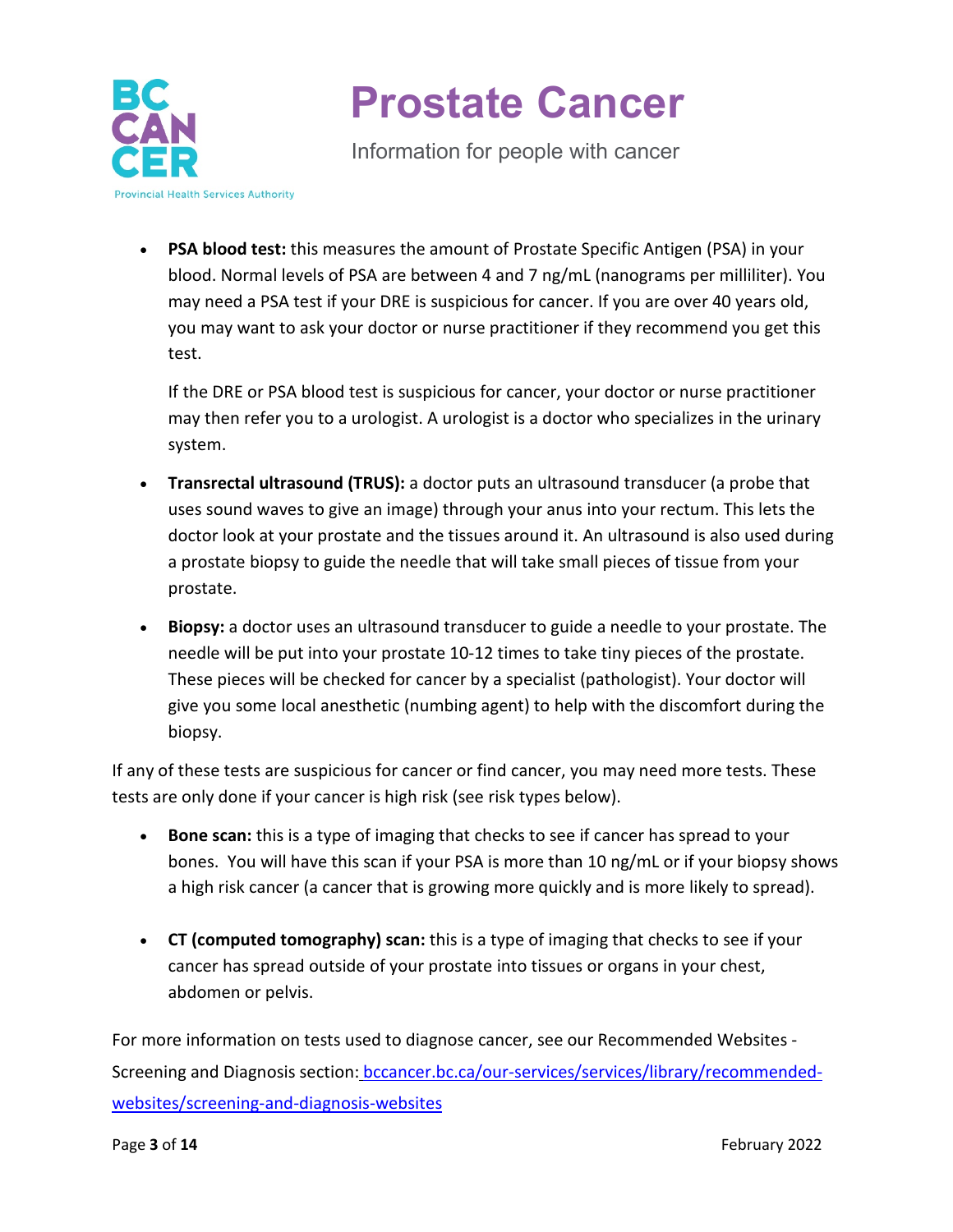

Information for people with cancer

### What are the types of prostate cancer?

More than 95% (95 out of 100) of prostate cancers are adenocarcinomas. These are cancers that start in gland cells. In the prostate, gland cells make mucus and prostatic fluid.

The other types of prostate cancer are rare and they start in other cells of the prostate.

#### **Risk groups**

Prostate cancer is divided into three risk groups: low risk, intermediate risk and high risk. The risk groups are based on:

- **PSA**
- **Gleason score**: This describes the cancer based on how it looks and acts. A pathologist gives a number after looking at the prostate cancer biopsy. The number can be 1, 2, 3 , 4 or 5. The lower the number, the closer the cancer cells look and act like normal cells. The higher the number, the more they look and act like cancer cells The pathologist will give a number for each pattern of cells they see in the biopsy.

The first number is the most common pattern they see. The second number is the second most common pattern they see. The pathologist will add the two scores to give the total Gleason score. Higher scores mean the cancer is higher risk.

For example, if the most common pattern is 3 and the second most common pattern is 4, the Gleason score is  $3 + 4 = 7$ .

If the most common pattern is 4 and the second most common pattern is 3, the Gleason score is  $4 + 3 = 7$ . However, this cancer is a higher risk than the cancer above because the most common pattern (first number) is a higher grade than the second number.

• **Stage**: Staging is based on how much cancer is in the body, where it was first diagnosed, if the cancer has spread and where it has spread to.

The stage of the cancer can help your health care team plan your treatment. It can also tell them how your cancer might respond to treatment and the chance that your cancer may come back (recur).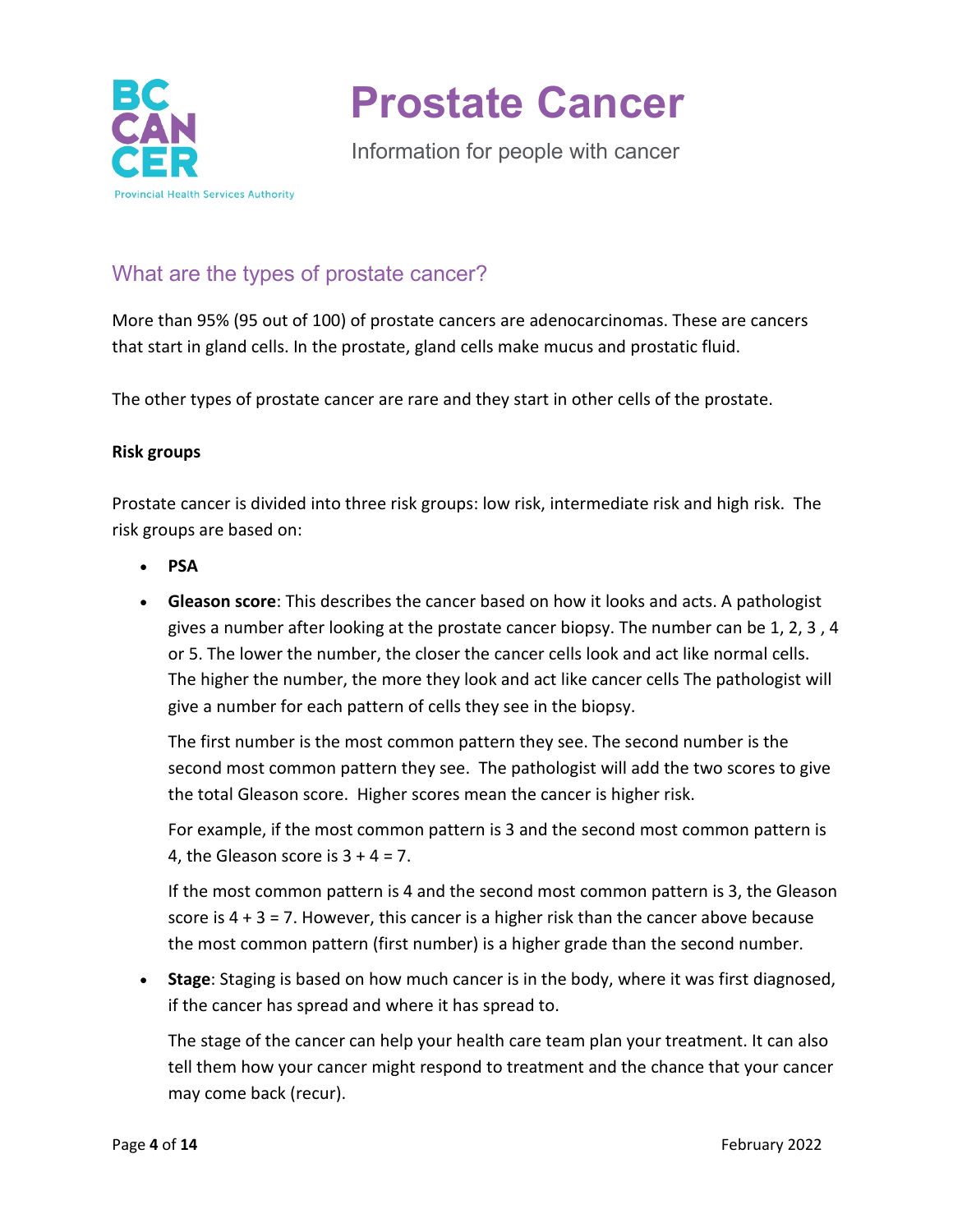

Information for people with cancer

**Provincial Health Services Authority** 

- o **Stage T1:** doctor cannot feel the tumour during a digital rectal exam.
- o **Stage T1a:** cancer is found in 5% or less of the tissue removed from the prostate.
- o **Stage T1b:** cancer is found in more than 5% of the tissue removed from the prostate.
- o **Stage T2:** doctor can feel a nodule (lump) during digital rectal exam. Cancer is only in the prostate.
	- o **Stage T2a:** tumour is in half or less of one side of the prostate.
	- o **Stage T2b:** tumour is in more than half of one side of the prostate.
	- o **Stage T2c:** tumour is in both sides of the prostate.
- o **Stage T3:** tumour has grown through the capsule (outside layer) of the prostate.
	- o **Stage T3a:** tumour has grown outside of the prostate but not grown into the seminal vesicles (glands that make fluid that is added to semen).
	- o **Stage T3b:** tumour has grown outside of the prostate and into the seminal vesicles.
- o **Stage T4**: tumour has grown outside the prostate and into nearby organs such as the bladder, rectum, pelvic muscles or pelvic wall.

Your PSA, Gleason score and stage determine your risk group. Your risk group helps your health care team plan your treatment.

**Low risk** - must have **all** of the following:

- PSA less than or equal to 10 ng/mL
- Gleason score less than or equal to 6
- Stage T1 or T2a

**Intermediate risk** - Not low or high risk, any of:

- PSA more than 10 ng/mL
- Gleason score is 7
- Stage 2B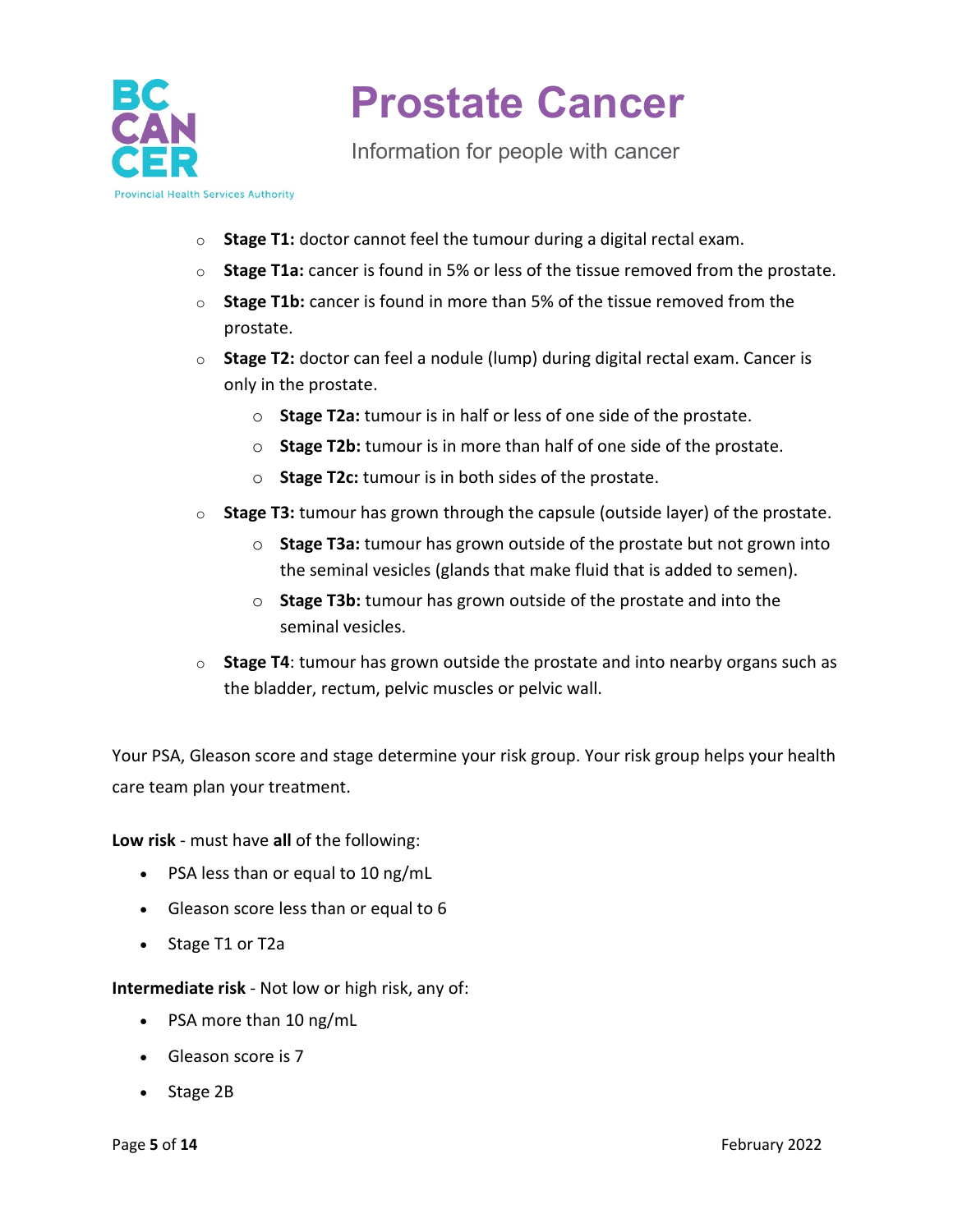

Information for people with cancer

#### **High risk** – has **any** of the following:

- PSA more than 20 ng/mL
- Gleason score is higher than or equal to 8
- Stage T3a or higher

For more information on staging, see our About Cancer page: [www.bccancer.bc.ca/health-info/types-of-cancer/about-cancer](http://www.bccancer.bc.ca/health-info/types-of-cancer/about-cancer)

### **Treatment**

### What is the treatment for prostate cancer?

Your treatment depends on the risk group of your prostate cancer.

Cancer treatment may be different for each person. It depends on your particular cancer.

Treatment for prostate cancer can include surgery, radiation therapy, androgen deprivation therapy or a combination of these treatments. Some prostate cancers do not need treatment.

The type of treatment you get depends on your age, medical condition, and what you want.

Below is information about treatments for prostate cancer that has not spread outside of the prostate (also called localized disease).

#### **Active Surveillance**

- This is an option for people who have low risk or intermediate risk prostate cancer.
- If you are on active surveillance, your doctor will monitor you closely. You will get PSA blood tests and DRE's regularly. You may also get MRI's (magnetic resonance imaging).
- Active surveillance lets people with low risk cancer avoid many side effects of treatment.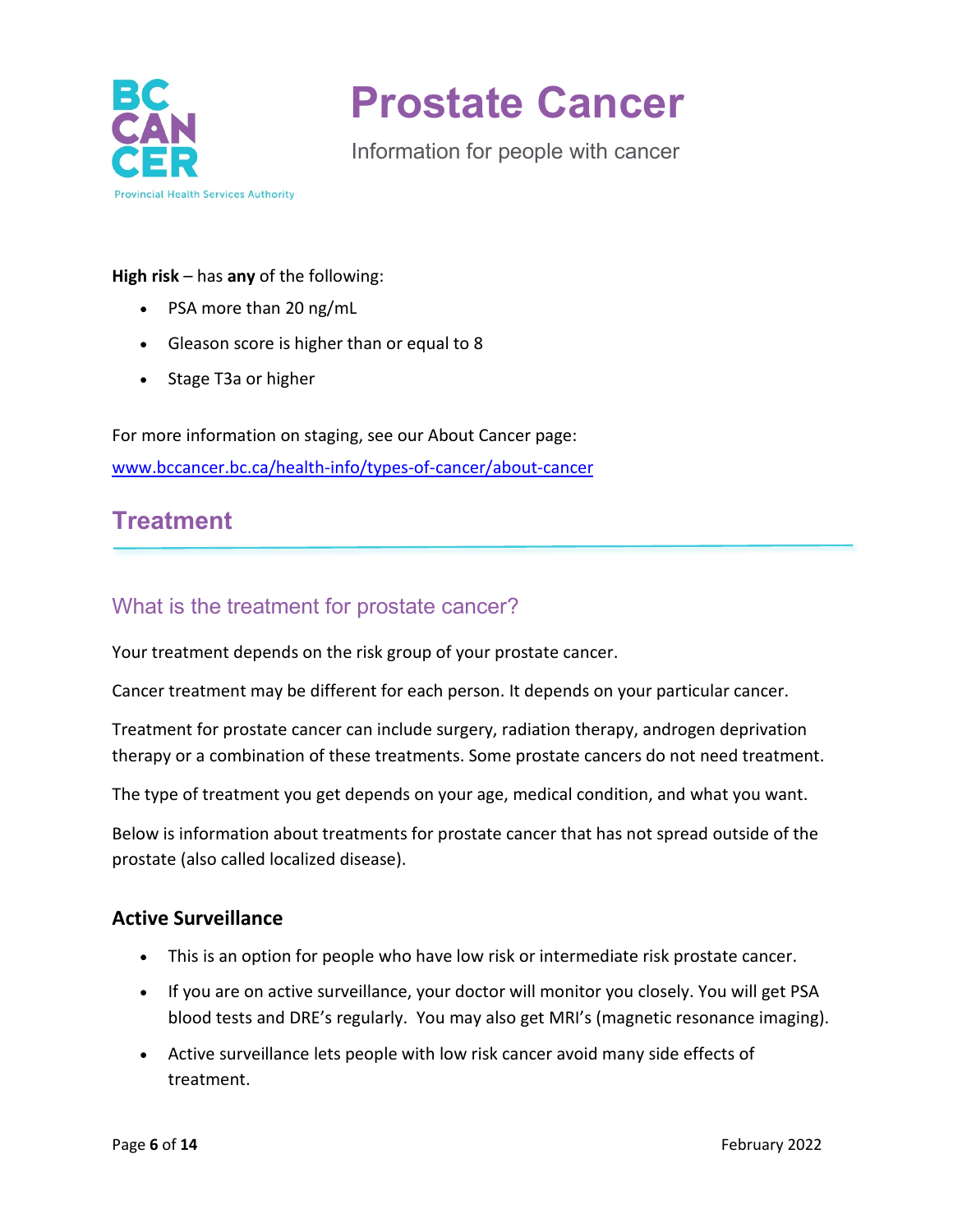

Information for people with cancer

### **Watchful Waiting**

This is slightly different than active surveillance.

Watchful waiting is for people who:

- Are elderly and we do not expect their prostate cancer to shorten their life.
- Have other health issues and cannot have treatment for prostate cancer.

If you are on watchful waiting and start to have symptoms from your prostate cancer, your doctor or nurse practitioner will talk with you about managing your symptoms.

#### **Surgery: Radical Prostatectomy**

- This is when a urologist takes out your prostate and seminal vesicles.
- This treatment is for localized prostate cancer.
- There are a few types of radical prostatectomy:
	- o **Open prostatectomy:** a surgeon makes a cut just below your belly button and removes the prostate and other tissues. This is called a radical retropubic prostatectomy. It is the most common type. The surgeon can also make a cut in the perineum (area of tissue between your scrotum and anus). This is called a radical perineal prostatectomy.
	- o **Robotic prostatectomy:** a surgeon controls robotic arms that make small cuts near your belly button. The surgeon uses robotic arms to remove the prostate and other tissues through the cuts.
	- o **Laparoscopic prostatectomy:** a surgeon uses a laparoscope (a tube that has a light and video camera on the end) and other surgical tools. The laparoscope and tools are put through small cuts near your belly button. The surgeon removes the prostate and other tissues through the cuts.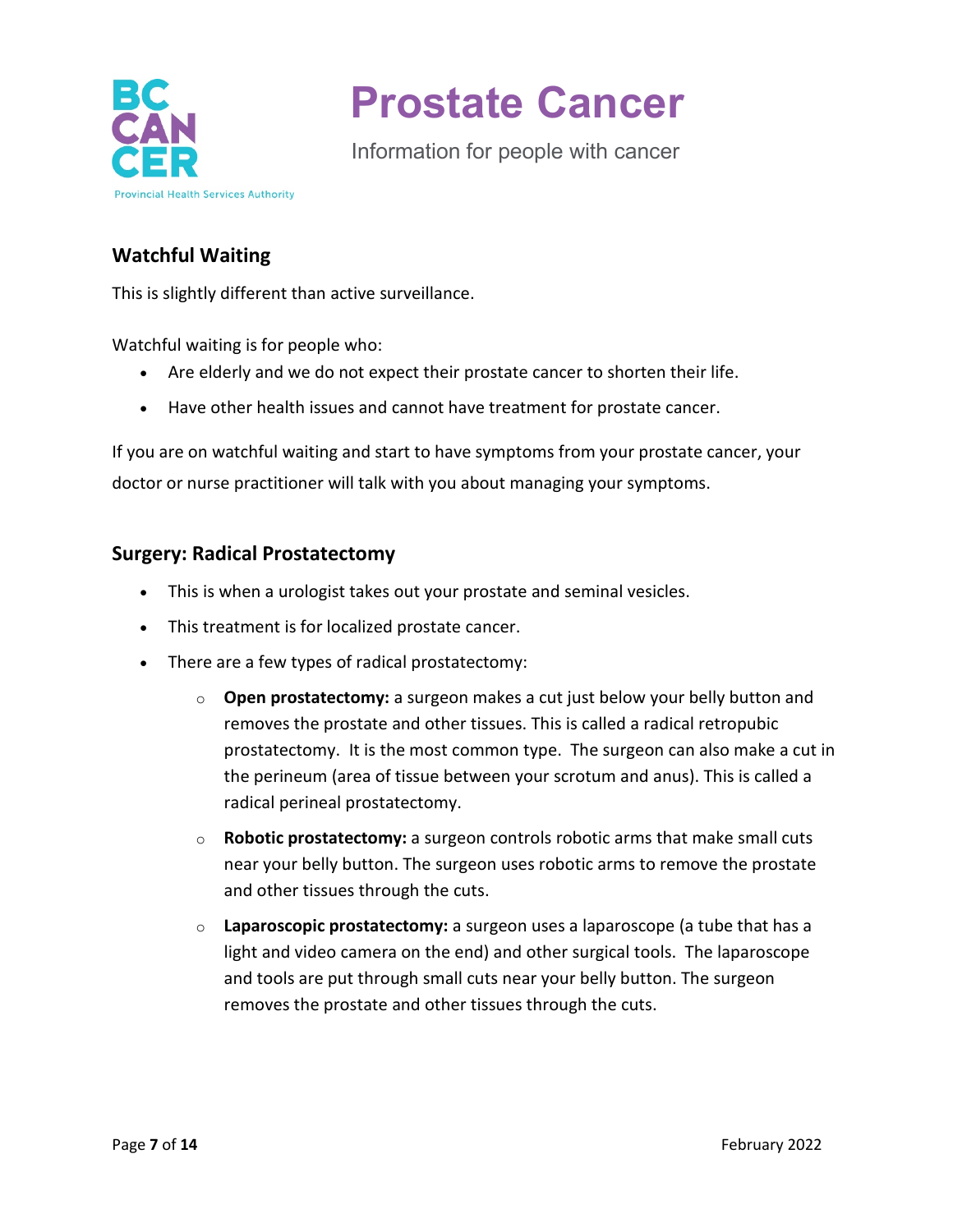

Information for people with cancer

### **Radiation Therapy** (high-energy x-rays that kill or shrink cancer cells)

- If your cancer is localized, you may have radiation therapy. Radiation therapy may be an option instead of surgery. You may also have radiation therapy plus surgery if your cancer has spread outside of the prostate or your health care team thinks it has spread.
- You may need radiation after a prostatectomy if your health care team is concerned about any leftover cancer.
- For more advanced cancers that have spread to other parts of the body (metastatic prostate cancer), radiation therapy is used to control the growth of the cancer. It cannot cure advanced prostate cancer but may help with symptoms from the cancer.

There are different types of radiation therapy for prostate cancer:

#### **External Beam Radiation Therapy (EBRT)**

 $\circ$  A machine called a linear accelerator directs a beam of radiation through your skin to the cancer.

#### **Brachytherapy**

- $\circ$  Radioactive seeds are put inside your prostate. This is done in a similar way to a prostate biopsy.
- $\circ$  The seeds are permanent (they will never come out of your prostate). They lose their radioactivity over time.

#### **Intensity Modulated Radiation Therapy (IMRT)**

- o This is a type of external beam radiation therapy.
- o The dose of radiation is more focused on the cancer.
- $\circ$  The machine that delivers the radiation moves around your body during treatment.
- o The prostate gets a higher dose of radiation.
- $\circ$  Other things, like the bladder, get less radiation. This can lower side effects.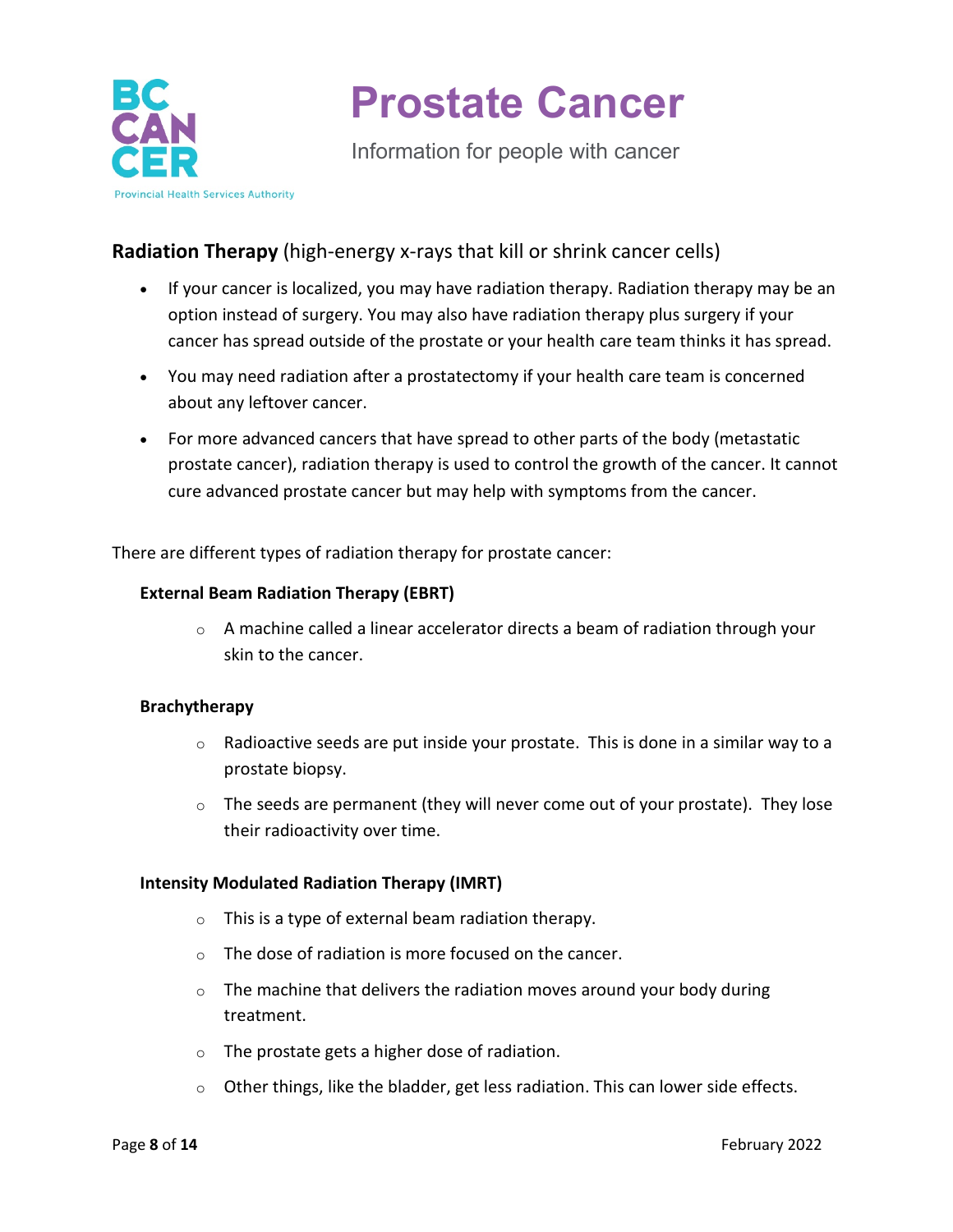

Information for people with cancer

#### **RapidArc™**

- o This is a type of IMRT.
- $\circ$  Before treatment, 3 gold seeds are put into your prostate. This allows the radiation therapists to put you in the most accurate position for treatment.

### **Androgen Deprivation Therapy** (often called hormone therapy)

- Prostate cancers usually need testosterone so they can grow. Testosterone is a type of hormone called an androgen. It is made by your testicles.
- If we lower the amount of testosterone in your body, the tumour may stop growing.
- There are two ways to lower androgen in your body:
	- o **An orchiectomy** (surgical castration) to remove your testicles since they make most of the testosterone. This is rarely done now since we can lower testosterone with drugs.
	- o **Medical castration** is when you take drugs that lower your testosterone level.
- Androgen Deprivation Therapy may be used with radiation therapy for better treatment results.

There are different drugs used for androgen deprivation therapy.

#### **LHRH agonists**

- Luteinizing hormone-releasing hormone (LHRH) agonists stop your pituitary gland from secreting a hormone called luteinizing hormone.
- If no luteinizing hormone is secreted, your testicles do not make androgens.
- These drugs can be injected or implanted under your skin.
- Common LHRH agonists are leuprolide (Lupron), goserelin (Zoladex) and triptorelin (Trelstar).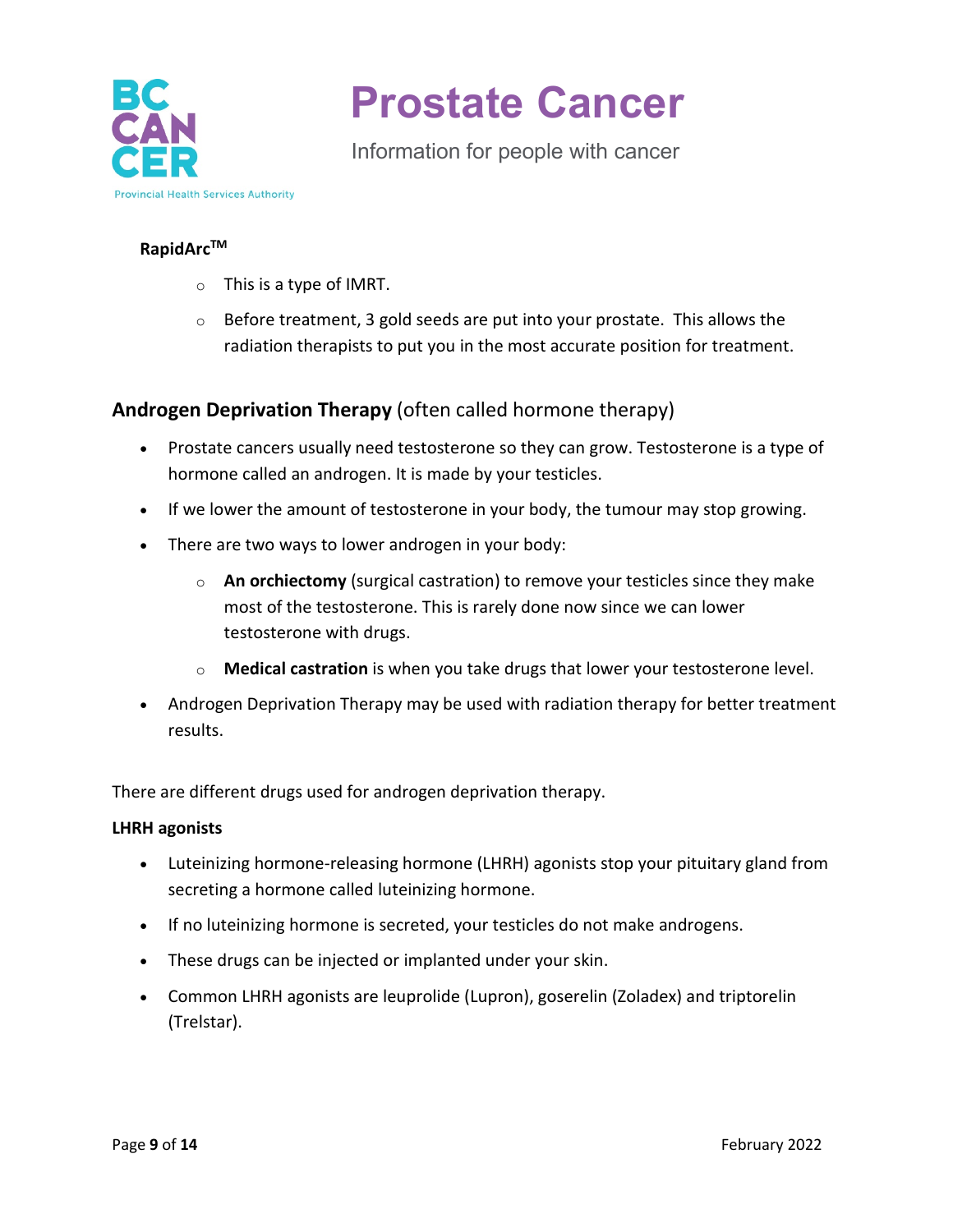

Information for people with cancer

#### **LHRH antagonists**

- These drugs stop your pituitary gland from making luteinizing hormone.
- If no luteinizing hormone is made, your testicles do not make androgens.
- The most common LHRH antagonist is degarelix (Firmagon). It is injected once per month.

#### **Androgen synthesis inhibitors**

- These drugs block the enzymes your body needs to make testosterone.
- A common drug is abiraterone (Zytiga).

#### **Anti-androgens**

- These drugs attach to cancer cells and stop them from using testosterone to grow.
- Not usually used alone. Used with LHRH antagonists or LHRH agonists.
- Usually used in the first month of taking an LHRH agonist. This stops the tumour flare reaction (when you first start taking an LHRH agonist, your body may make more testosterone than normal. This lasts for about a month).
- Common anti-androgens are bicalutamide (Casodex), flutamide, and nilutamide (Anandron)

### **Systemic Therapy (chemotherapy)**

- Used to help with symptoms of advanced prostate cancer.
- Will not cure the cancer but may help someone with advanced prostate cancer live longer.
- Not used to treat low risk or localized prostate cancer. There is not much benefit and the side effects bother people.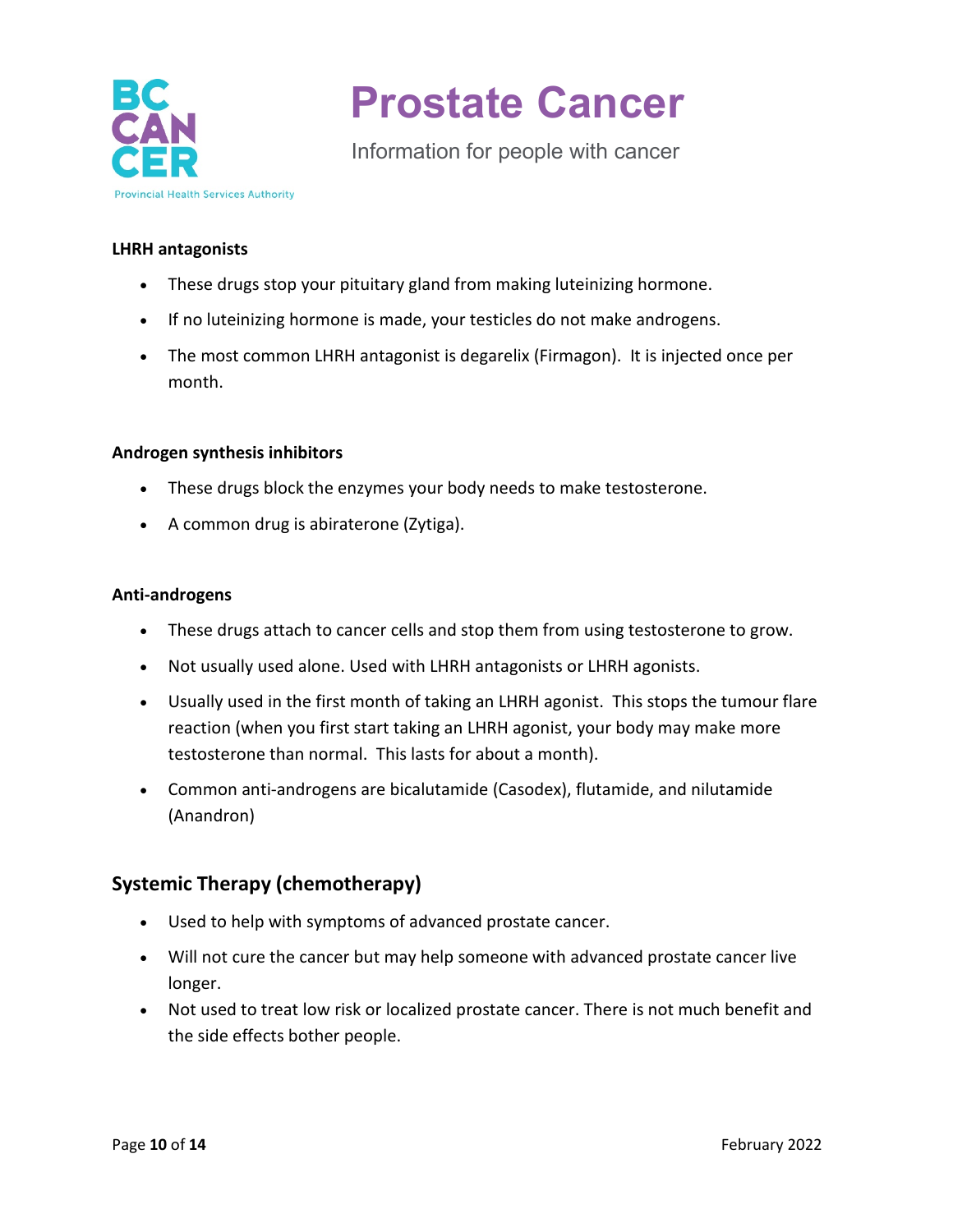

Information for people with cancer

### What is the follow-up after treatment?

- Follow-up testing and appointments are based on your type of cancer.
- Guidelines for follow-up after treatment are on our website: [www.bccancer.bc.ca/health-professionals/clinical-resources/cancer-management](http://www.bccancer.bc.ca/health-professionals/clinical-resources/cancer-management-manual/genitourinary/prostate#Follow-up-Prostate)[manual/genitourinary/prostate#Follow-up-Prostate](http://www.bccancer.bc.ca/health-professionals/clinical-resources/cancer-management-manual/genitourinary/prostate#Follow-up-Prostate)
- These guidelines are written for your doctor, nurse practitioner or specialist. You can look at them to see what appointments and tests you might need after treatment.
- After treatment, you may return to the care of your family doctor or specialist for regular follow-up. If you do not have a family doctor, please talk to your BC Cancer health care team.
- If you are treated for prostate cancer, you will get follow-up PSA tests. After cancer treatment, your PSA should be much lower than before treatment. Follow-up PSA tests will help your health care team know how well the cancer treatment worked. PSA tests can also show if your cancer comes back.
- Depending on your treatment, you may need regular DREs and PSA tests.
- The BC Cancer Life after Cancer page has information on issues that cancer survivors may face: [bccancer.bc.ca/lifeaftercancer](http://www.bccancer.bc.ca/lifeaftercancer)

## **More Information**

### What causes prostate cancer and who gets it?

These are some of the risk factors for prostate cancer. Not all of these risk factors below may cause this cancer, but they may help the cancer start growing.

• Being over the age of 70.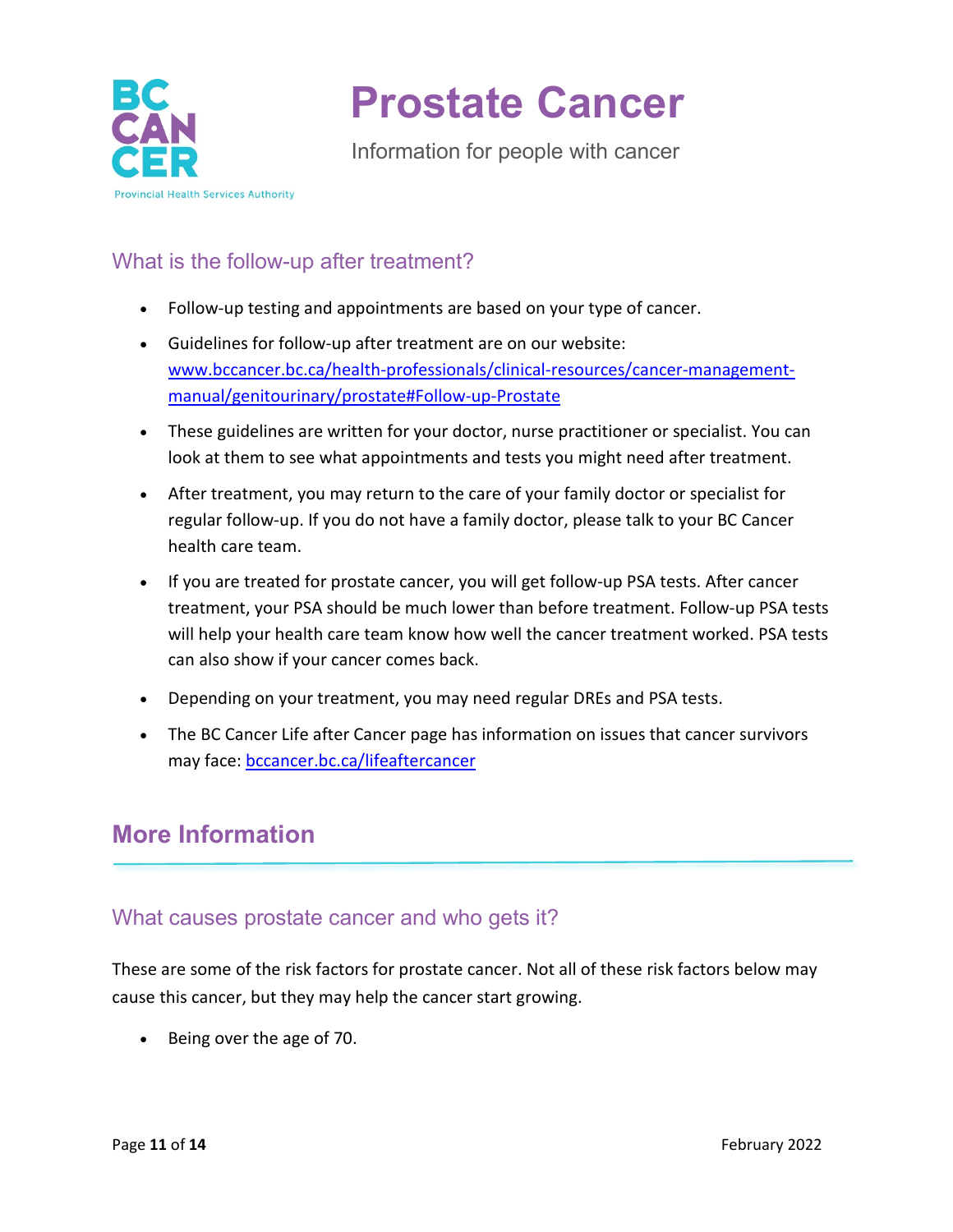

Information for people with cancer

- The risk of this cancer is twice as high in black men as it is in white men. North American Asian men have a lower risk than North American white men [See note below, Statistics].
- Family history of prostate cancer. If relatives in your family had prostate cancer, you may be at a higher risk. There is no single test for hereditary risk of prostate cancer.
- High levels of testosterone during your lifetime.
- Being overweight or obese.

#### **Statistics for prostate cancer**

- B.C. statistics: [www.bccancer.bc.ca/health-info/disease-system-statistics/statistics-by](http://www.bccancer.bc.ca/health-info/disease-system-statistics/statistics-by-cancer-type)[cancer-type](http://www.bccancer.bc.ca/health-info/disease-system-statistics/statistics-by-cancer-type)
- Canada: [www.cancer.ca/en/cancer-information/cancer](http://www.cancer.ca/en/cancer-information/cancer-type/prostate/statistics/?region=bc)[type/prostate/statistics/?region=bc](http://www.cancer.ca/en/cancer-information/cancer-type/prostate/statistics/?region=bc)

**Note:** Available statistics do not have information about the inclusion of transgender and gender diverse participants. It is unknown how these statistics apply to transgender and gender diverse people. Patients are advised to speak with their primary care provider or specialists about their individual considerations and recommendations.

### Can I help prevent prostate cancer?

- **Eating healthy, nutritious foods can lower your cancer risk.**
	- o Follow Canada's Food Guide: [www.canada.ca/en/health](https://www.canada.ca/en/health-canada/services/canada-food-guides.html)[canada/services/canada-food-guides.html](https://www.canada.ca/en/health-canada/services/canada-food-guides.html)
	- o Visit BC Cancer's Food Choices and Cancer Prevention page: [www.bccancer.bc.ca/health-info/prevention/food-choices](http://www.bccancer.bc.ca/health-info/prevention/food-choices)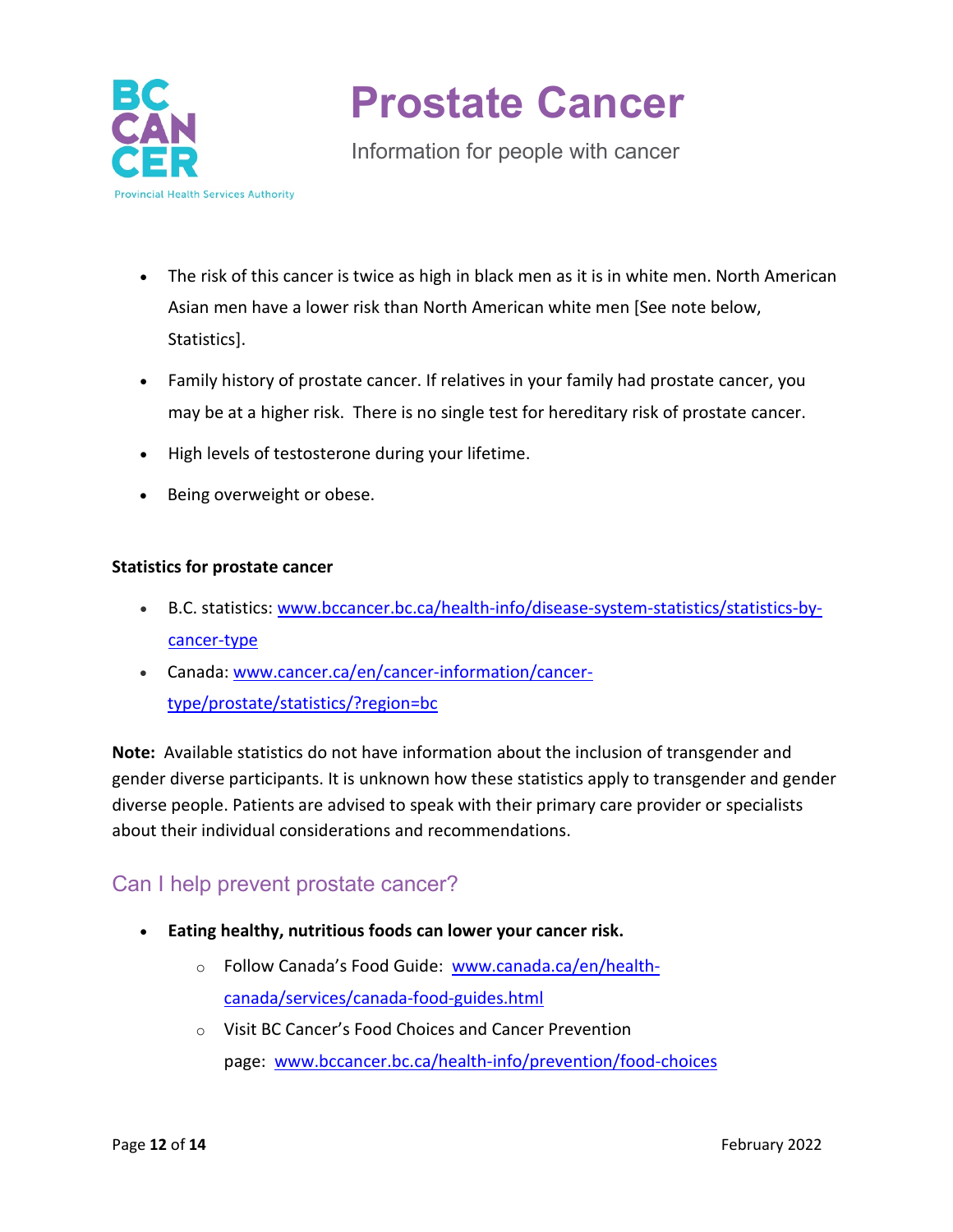

Information for people with cancer

- **Regular physical activity can reduce your cancer risk.** 
	- o Visit BC Cancer's Physical Activity and Cancer Prevention page: [www.bccancer.bc.ca/health-info/prevention/physical-activity](http://www.bccancer.bc.ca/health-info/prevention/physical-activity)
- **Do not smoke or use tobacco.** Support is available to help you successfully quit.
	- o Visit BC Cancer's Tobacco and Cancer Prevention page: [www.bccancer.bc.ca/health-info/prevention/tobacco](http://www.bccancer.bc.ca/health-info/prevention/tobacco)

### Is there screening for prostate cancer?

There is no screening program for prostate cancer.

Regular PSA tests are not recommended for everyone. However, if you do have PSA tests, the important things are the change in the PSA level over time and how fast it is changing.

Speak to your family doctor or nurse practitioner about whether you should get a PSA test. The decision to have a PSA test depends on your age, medical conditions, if you are at risk of getting prostate cancer and if you want the test.

### Where can I find more information?

- If you have questions about prostate cancer, please talk to your health care team.
- Our librarians can help you find the information you need. Visit our Library page: [bccancer.bc.ca/our-services/services/library](http://www.bccancer.bc.ca/our-services/services/library)
- BC Cancer Library Recommended Prostate Cancer Websites: [bccancer.bc.ca/our](http://www.bccancer.bc.ca/our-services/services/library/recommended-websites/types-of-cancer-websites)[services/services/library/recommended-websites/types-of-cancer-websites](http://www.bccancer.bc.ca/our-services/services/library/recommended-websites/types-of-cancer-websites)